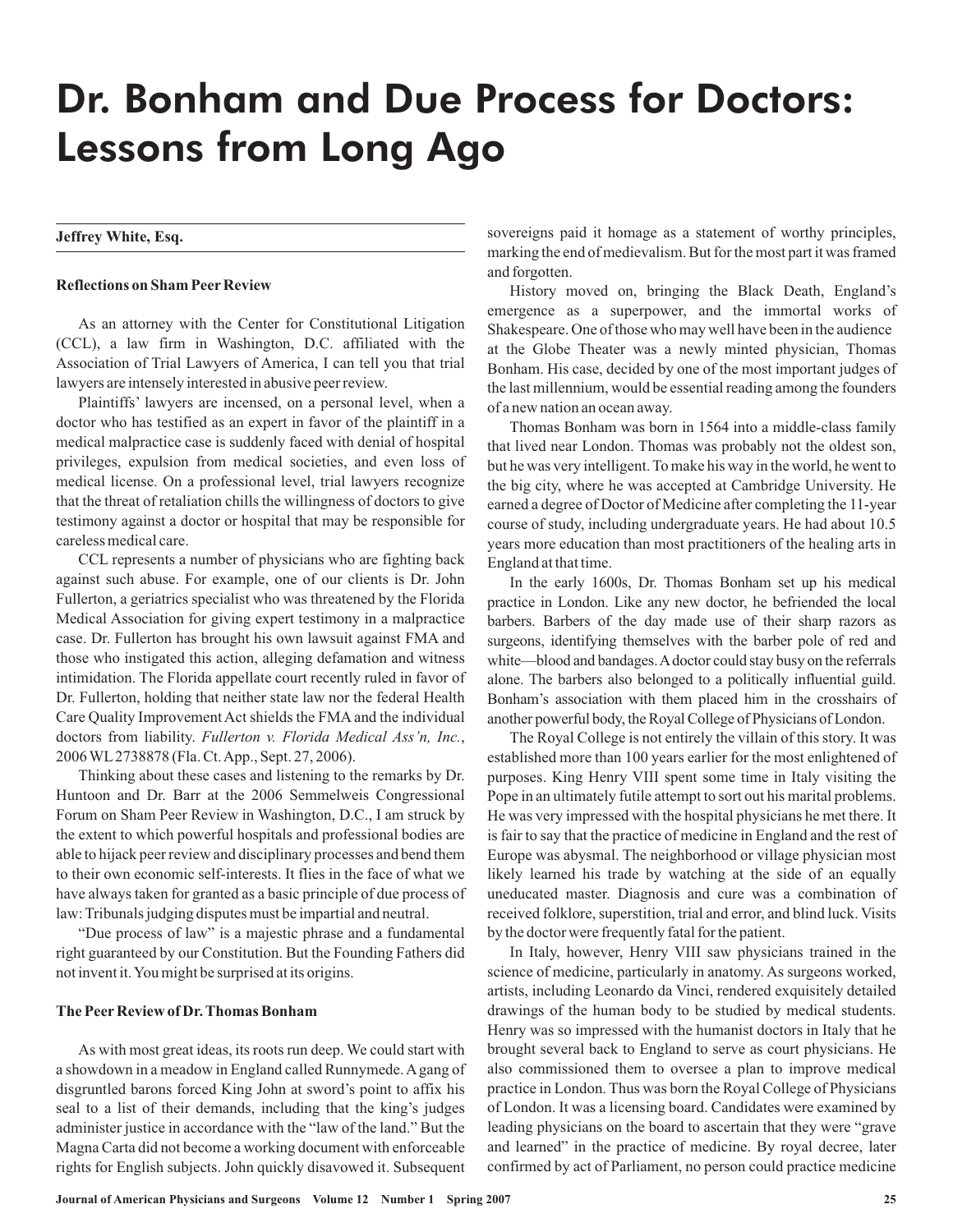within seven miles of the city without a license. The Royal College was empowered to fine and arrest violators.

Another innovation by the College was to sponsor legislation making it a felony to cause the death of a patient by bad medical care. Felonies were hanging offenses at that time. It's something to keep in mind as you write that check for your professional liability insurance. The Royal College was also authorized to imprison those guilty of bad medical practice.

A century later, in Bonham's day, the Royal College was engaged in a heated turf war to hold onto its licensing monopoly. One major threat was the barbers' guild. Another was the assertion by the universities at Oxford and Cambridge that their doctor of medicine degrees were sufficient authorization to practice medicine. There were also some women practicing medicine without a license: midwives. Midwifery was not itself deemed to be medical practice. But it often happened among the working classes that when someone was ill or injured, a family member would be dispatched to seek advice from the only available person who had even a smattering of medical knowledge, the neighborhood midwife.

One such midwife, Mrs. Payne, was brought before the Royal College. In her defense, Mrs. Payne stated that she had done nothing wrong in her treatment of the patient; she merely followed advice she had received from Dr. Thomas Bonham. And so Dr. Bonham, who had no license from the Royal College, was brought before the Board. He was fined and made to promise no longer to practice medicine. Bonham, however, continued as before, and was arrested and fined again. Finally, Bonham appeared before the Board accompanied by his lawyer, a Mr. Smith.

Smith argued essentially this: We will not pay the fine. The Royal College is chartered to protect the public against ignorant and untrained quacks. My client has an M.D. degree from Cambridge. He has had more training than most of the fellows of the Royal College itself. The Board should worry more about protecting the public and less about protecting its own monopoly.

The Board responded by imposing an even larger fine and ordering poor Bonham to be hauled off to Newgate prison, where he undoubtedly harbored second thoughts about the wisdom of retaining Mr. Smith.

A few days later, the Royal College received a letter from the Archbishop of Canterbury.We may surmise that attorney Smith had a lot to do with this letter. The Archbishop advised the Royal College that it had made a mistake. Thomas Bonham was indeed a grave and learned man, able to speak both Latin and Greek, surely the mark of an educated man who should not be languishing in prison. In addition, if the Royal College did not rectify this error, the Archbishop might consult with his good friends in the House of Lords concerning the college's charter.

Bonham was quickly released.

Bonham and his lawyer then took the offensive, filing a lawsuit against the Royal College for false imprisonment. Bonham contended that the College of Physicians had no authority to lock him up. That was a matter that belonged in a regular court. As far as we know, Thomas Bonham was the first doctor ever to demand to be taken to court for medical malpractice.

The next very astute move by Smith on behalf of his client was to get his case heard by the only sitting judge who might actually rule in Bonham's favor: Chief Justice of the Court of Common Pleas, Sir Edward Coke.

### **Chief Justice Coke Enunciates the Rule of Law**

Coke (pronounced "cook") is a fascinating historical figure. He was educated at Cambridge, a fact that did not hurt Bonham's chances. Coke began public life as a prosecutor. He gained notoriety for his aggressive prosecution of Sir Walter Raleigh for treason, and he also led the prosecution of the infamous Gunpowder Plot.

When King James first ascended to the throne, Catholics in England were not happy. A group of 13 young extremists managed to smuggle 36 barrels of gunpowder into the cellar of the Houses of Parliament. Their plan was to detonate the explosives as King James was presiding over the House of Lords. The plot was discovered in time to thwart what would have been a terrorist act of truly historic proportions. The ringleader, Guy Fawkes, was convicted, hanged, drawn, and quartered. The people of England still celebrate Guy Fawkes Day each Nov 5, with fireworks and bonfires on which they throw effigies of the would-be terrorist. To this day, when the Queen makes her annual trip to Parliament for the opening session, an honor guard is dispatched to inspect the cellar.

King James rewarded the tough prosecutor with not merely a judgeship, but the position of Chief Justice of the Court of Common Pleas, where most of the important civil actions were heard. Coke was a lawyer's lawyer. He had an encyclopedic knowledge of the case law long before the West Publishing Company, and then computerized legal research, made such a feat possible for mere mortals. As Chief Justice, the aggressiveness he had displayed in the service of the Crown was now directed into defending and expanding the authority of the judiciary.

Coke heard the arguments presented on behalf of Bonham and of the Royal College. In 1610 he handed down his decision, ruling in favor of Bonham and issuing a written opinion that is one of the most important—and controversial—inAnglo-American jurisprudence.

At the outset, Coke parsed the text of the Act of Parliament that gave the Royal College its enforcement powers. One part authorized the College to fine those who practice without a license. A different section allowed the College to imprison those found to have practiced improper medicine. Bonham was not charged with malpractice, so his imprisonment was obviously illegal. Coke could have stopped there, but he had a farther reaching idea. Half the fine imposed by the Royal College went to His Royal Majesty. The other half went to the Royal College itself. To Coke's way of thinking, this violated a basic principle of the common law: Judges must be neutral. No man can be the judge of his own case, and that includes a case in which the judge has a financial stake in the outcome.

The Royal College argued, why not? We are authorized by statute to impose and collect fines. Who are you to say that an Act of Parliament shall not be carried out? Coke's response is one of the most controversial paragraphs in any judicial opinion in the Englishlanguage:

"[T]he common law will controul [sic] Acts of Parliament, and sometimes adjudge them to be utterly void: for when an Act of Parliament is against common right and reason, or repugnant, or impossible to be performed, the common law will controul it, and adjudge such Act to be void."

To our modern eyes, it looks as though the good judge had just invented the doctrine of judicial review—the fundamental